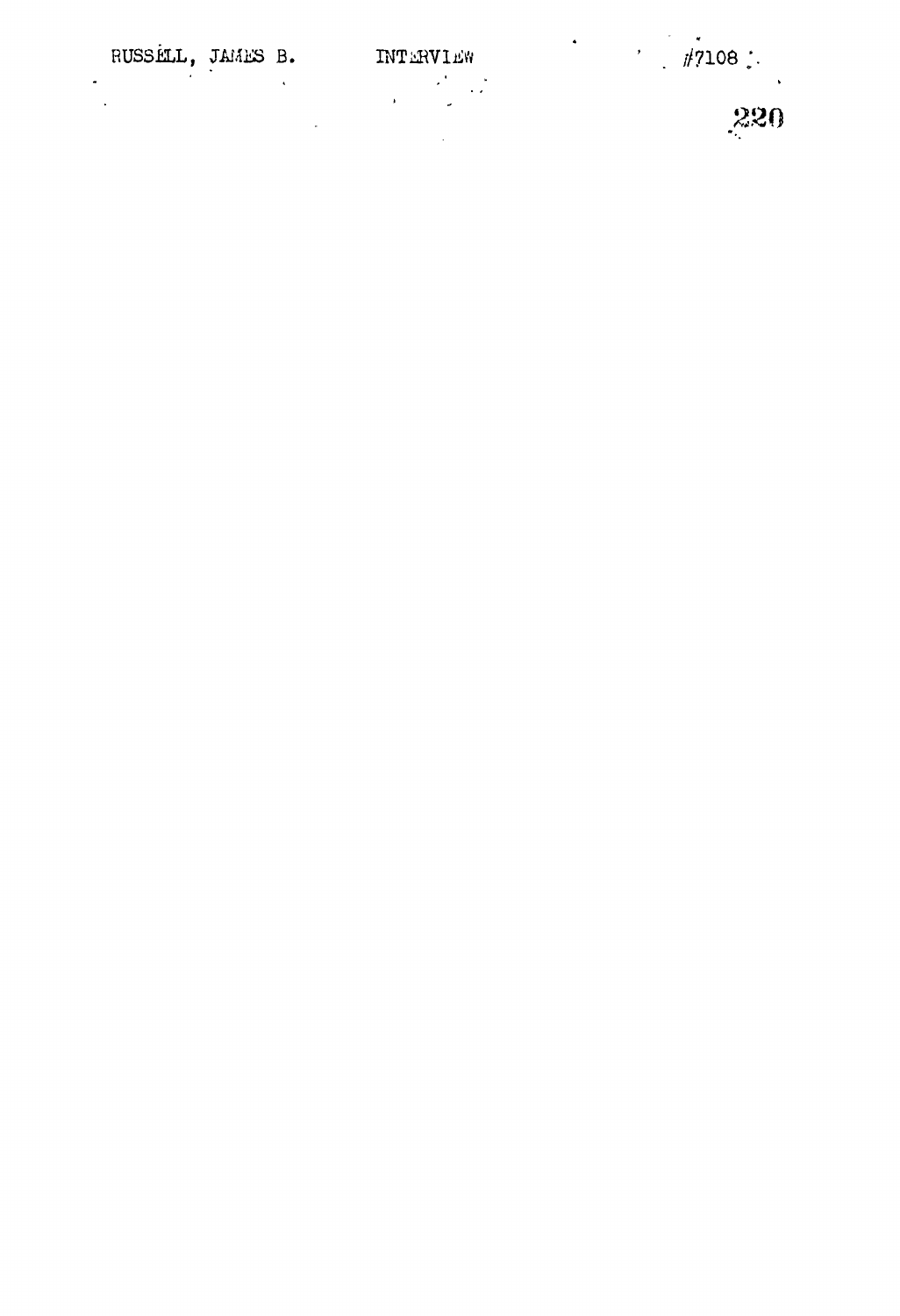#### RUSSELL. JAMES B., INTERVIEW. '.  $\#7108$

•INTERVIEWER GUS HUL1IINGBIRD Indian-iioneer History S-149 August 10, 1937.

INTERVIEW-WITH JAuSS B. RUSSELL Houte 1, "estville, Oklahoma Born, July 10, 1368,  $\ddot{\phantom{1}}$ Dawsonville, Georgia.

Father's name. John R. Russell Born Georgia. Lother's name, Francis McClure Born, Georgia,

James B. Russell, a pioneer white man, was born in the state of Georgia, July 10, 1568. His parents were John R. Russell and Frances Lc-'Clare, a Cherokee woman.

The KcClures came to the Cherokee Nation with the immigrants in 1836. They settled in the community now known as Peavine in the center of adair County. Frances ...cClure was only a small child when they came to the Cherokee Nation. They remained in the Indian country several years, then returned to Georgia.

After this return to the state of Georgia, Francis married .r. Russell and she cane back to the Cherokee. Nation with her husband in 1871, when James was only two years old. They settled on the old Sam Foreman  $-$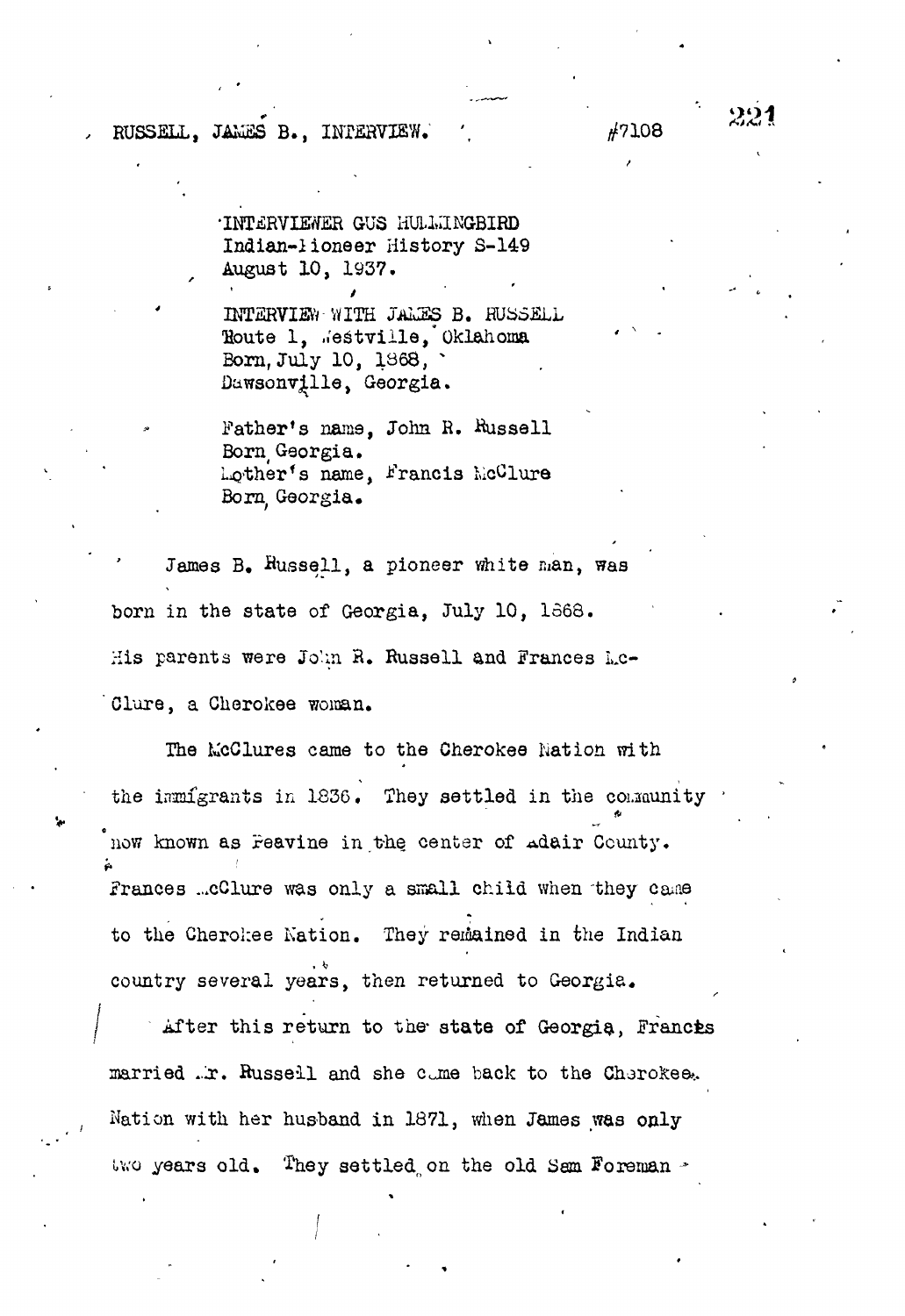RUSSELL, JAMES B., INTERVIEW.  $\hat{t}$  7108

place which was about two miles south of fort Wayne onthe Illinois River. The town of  $u$ atts s now located at the old  $F$ ort "ayne site.

 $\overline{2}$ 

water the family bought a claim from one of old Sam Foreman's boys. The Russell family lived on this place until all the children grew to be men and women. Jo'e Russell stil- lives on the old home place. Part of this place was claimed by a noted Cherokee by the v termine a strong program and the strong program and the strong program and the strong program and the strong <sup>&</sup>gt;name of Going Snake, The district in which he lived was named in his honor.

#### EARLY LIFE

Most of the early life of Mr. Russell was spent on the farm operated by his father. The farm contained about forty acres.

<u>Life</u>

The principal crops in those days were corn, wheat and oats.' There was no machinery and everything had to be done in a'crude way. The wheat had to be harvested by cradles. Several neighbors would gather and help harvest the crops and this system of helping one another was called "Town workings". Among the old-timers who

**V**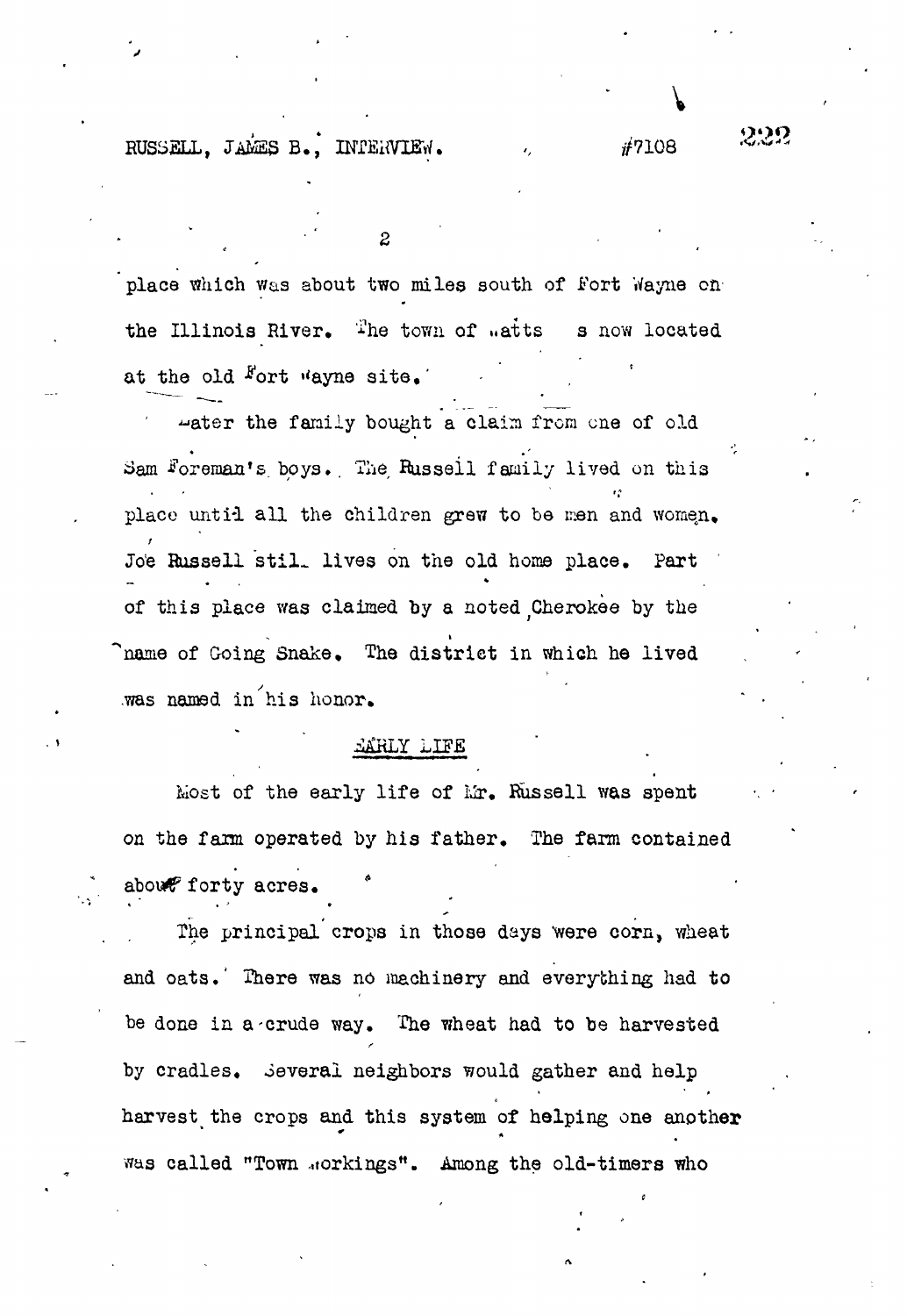RUSSELL, JAMES., INTERVIEW.

lived in this community were Frog-Sixkiller, Johnnie <code>Walker</code>,  $\texttt{Hash}'$ Lee,.Tom Swake, Wilson Bushyhead, Smith Bushyhead, John Blackfox and Soldier Sixkiller. These men always helped the Russell family harvest. wash Lee was elected 'sheriff several terias in the Goingsnake District. He was murdered sometime later by twin boys named George and Fred Duniwoss, who were fullblood Cherokee. These boys were con. **. J '** victed and hung at Tahlequah.

s.

#7108

ઝૂજુર

The first thresher  $\mathbb{N}$  this part of the district was the one operated by horse power, by «ash Lee before he was killed. He purchased this thresher from some white man in Arkansas.

• / •

There was always plenty of corn ralsed in this community. The Cherokees did not sell much because this was their chief food. Corn could be used in so many different ways for food. Ar. Russell's mother was not a fullblood and his father being a white man, he was not reared as many other Cherokee boys of his time. He was sent to school when very small at the Baptist Mission.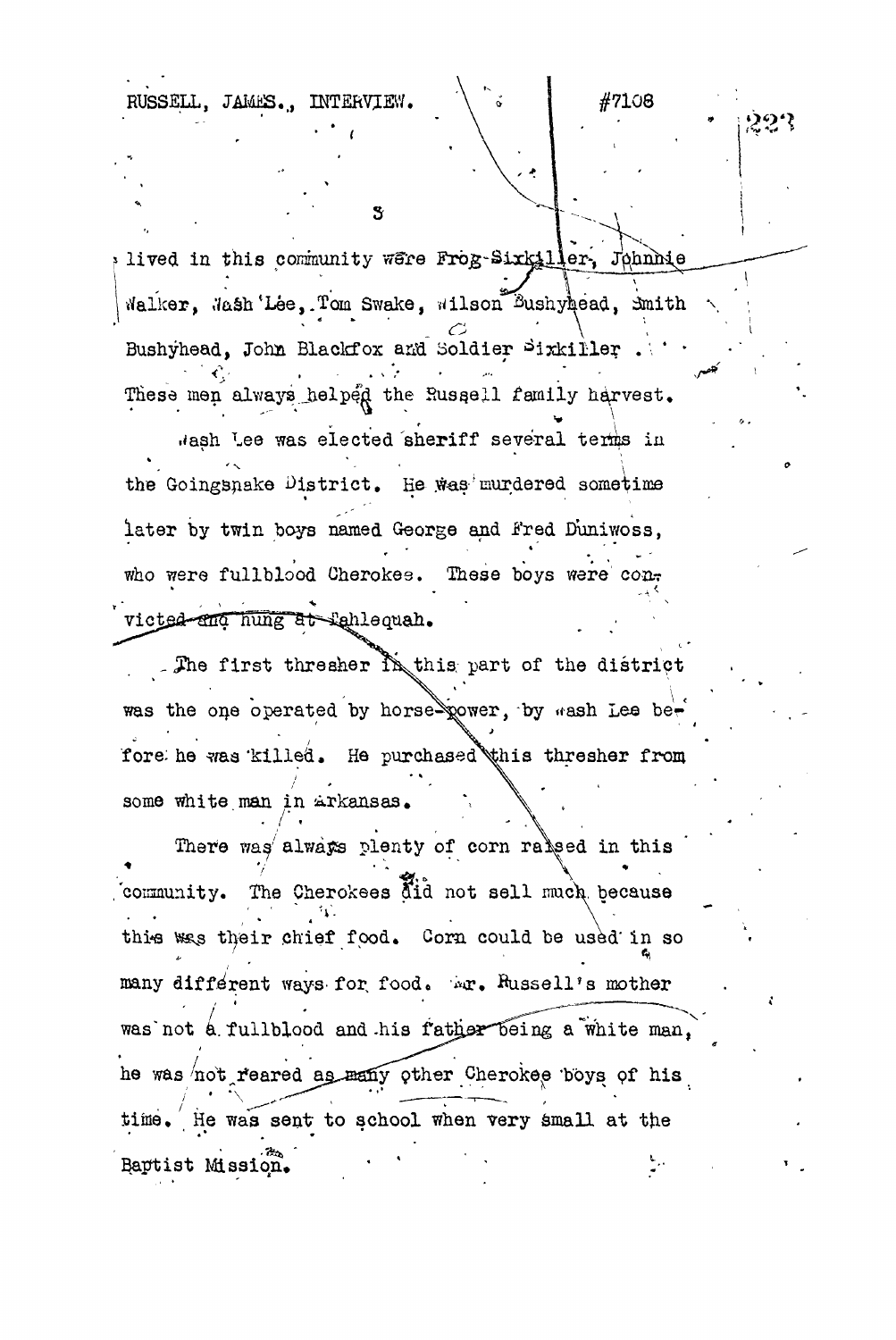#### RUSSELL, JAMES B., INTERVIEW.  $\#$   $\#$ 7108

#### EDUCATION

Mr. Russell lived only two mides north of the , where  $\mathcal{L}$  $\ddot{\mathbf{e}}$  cherokee wation $\ddot{\mathbf{e}}$ . Old Baptist Mission which was located about two miles north of the present town of westville.

 $\cdots$  .

James Russell started to school at the age of  $\mathbf{r}$ seven. Two of his old teachers were Carrie Bushyhead i t seven.. Two of the seventh in the seventh of the control the seventh  $\ddot{\phantom{1}}$ grade at this place. He did not attend any of the higher institutions of Iearning which the Cherokee higher institutions of the Cherokee and the Cherokee and the Cherokee and the Cherokee and the Cherokee and th<br>The Cherokee and the Cherokee and the Cherokee and the Cherokee and the Cherokee and the Cherokee and the Cher Nation afforded at that time, Cherokee Male Seminary

# was the highest institution of the highest institution.  $\mathcal{L}_\text{max}$

CHURCH ACTIVITIES- - — The oldest church in this part of the district or in the Cherokee Nation was the Cld Baptist Lission. At one time there was also an old printing shop located at this place. When he was a. boy, he saw some of ' and 's a strong state of the state of the state of the state of the state of the state of the state of the state of the state of the state of the state of the state of the state of the state of the state of the state of the old papers that were printed at this place but he . does not remember the name of the paper. . -  $\mathcal{L} = \mathcal{L} \times \mathcal{L}$  , where  $\mathcal{L} = \mathcal{L} \times \mathcal{L}$  is the set of  $\mathcal{L} = \mathcal{L} \times \mathcal{L}$ 

He has been told that the Cherokee Advocate was first printed at this place. The paper at that time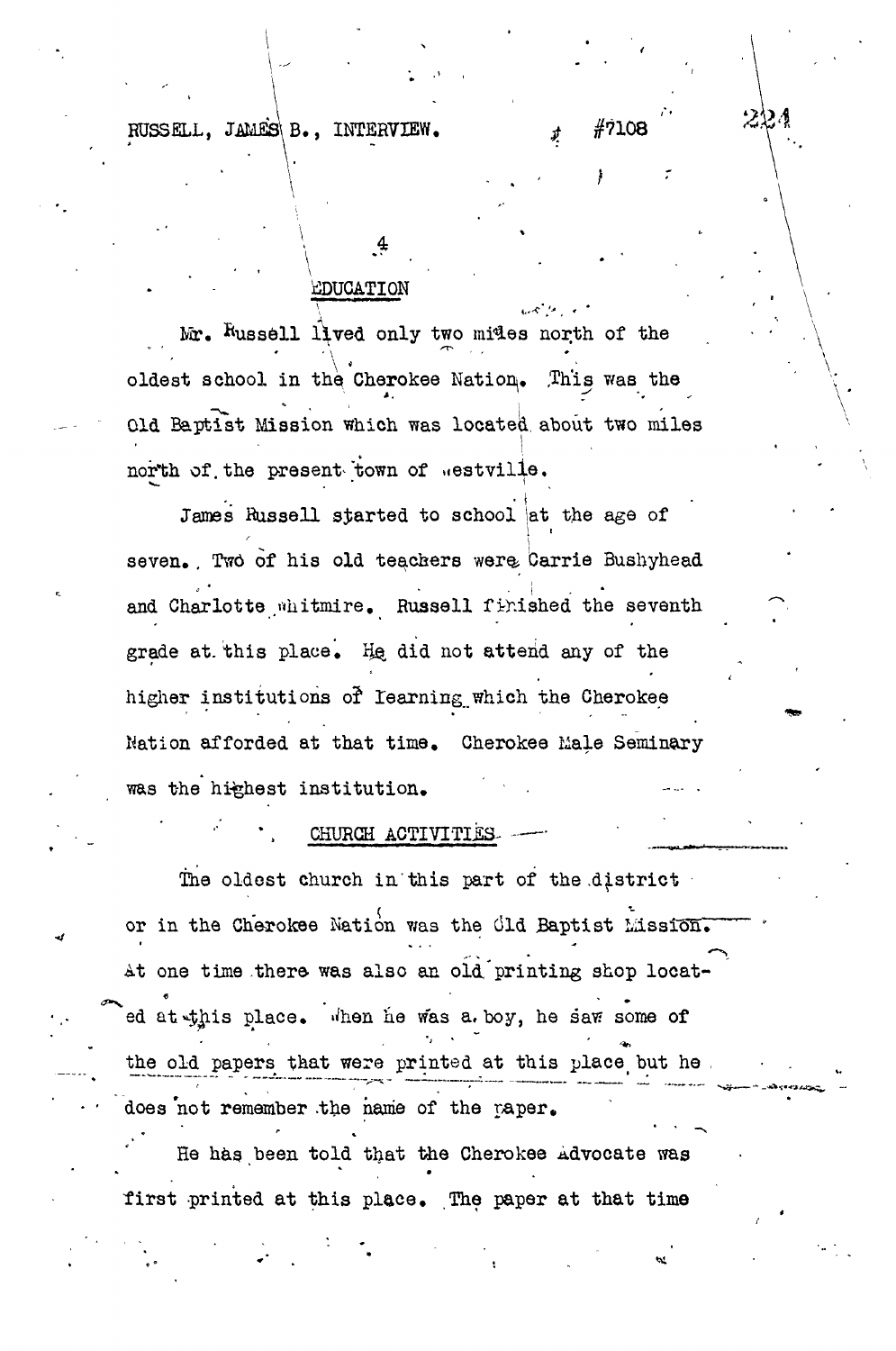RUSSELL, JAMES B., INTERVIEW.

#7108

was edited by, some preacher by the name of John Jones. •

5

The first post-office was also established at this place about  $1878$ . George qualls was the first postmaster. The name of the Port- Office was 'Baptist, I. T.

Among the old timers who took an active part in the development of this church was an old. Cherokee preacher named Adam Lacie, and also the Bushyheads, ./ash Lee and the i'olsom family were prominent church **WOTKers.** 

CALP LEATINGS

The Camp Meeting was an important event among the old-timers. These camp meetings were neld at Baptist about twice a year. In the summer these meetings would last from two or three weeks. Feople from all over the Cherokee Nation would come. The food was furnished by thepeople themselves.

\_-.« \_ " i . Lost of the time the Leat was furnished by making donations among the Oherokees and a big barbecue would **'' 1** accompany these meetings.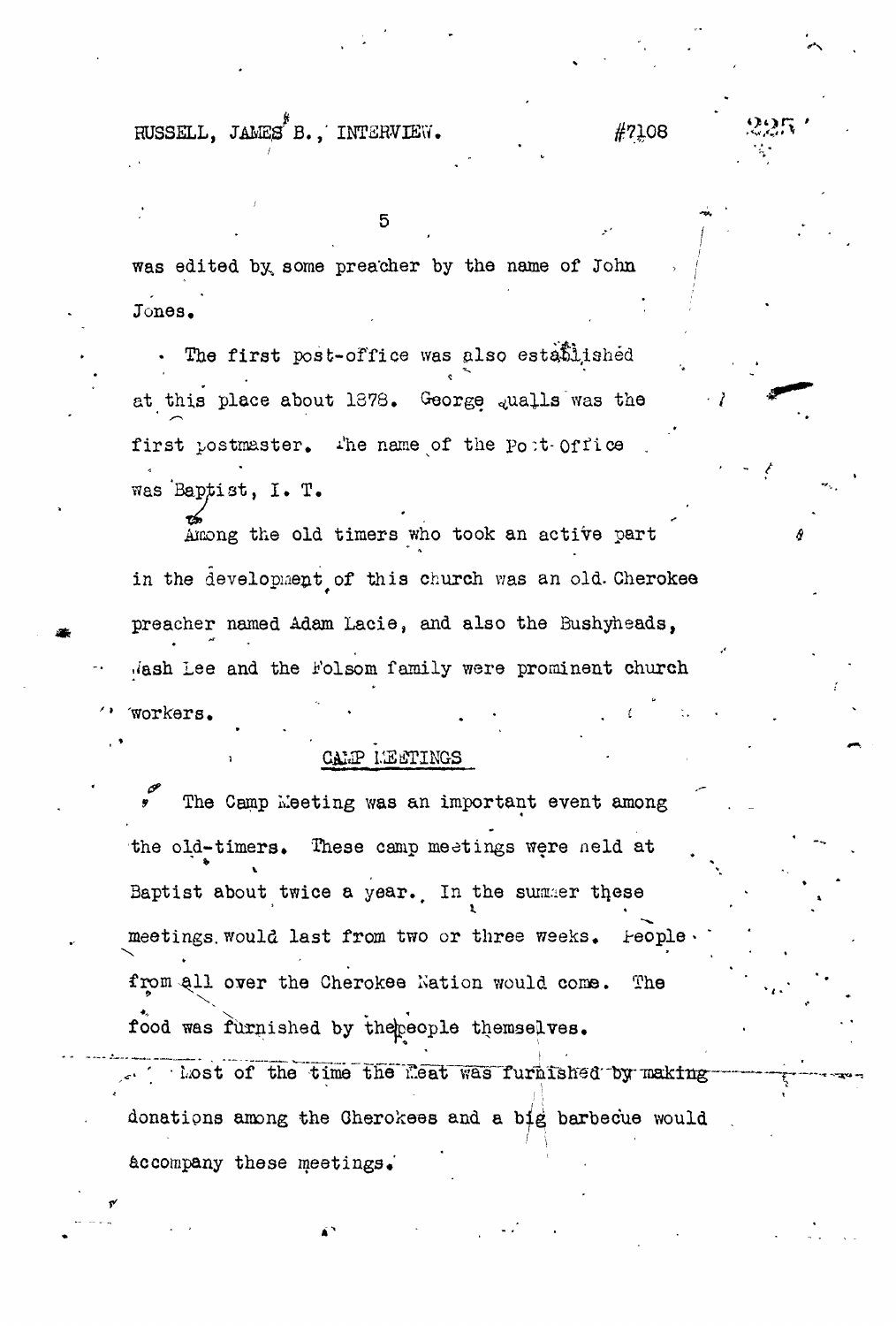RUSSELL, JAMES B., INTERVIEW.  $\frac{1}{17108}$ 

\*

## TRADING AND LILLLLG FOINTS

6 • •

The early day trading and milling point was Cincinnati, Arkansas, which was only about seven miles from the Russell home.  $\therefore$  V. Craig, who now operates a store at .estville, was an old time merchant at that place. Loore Brothers operated . the  $\min$ .

#### CATTLEMEN is a constant of the constant of the constant  $\mathbf{r}_i$  , where  $\mathbf{r}_i$

 $\cdot$  There were many cattle to be found in the Cherokee Nation in the early days. Jvery family owned'a small herd of cattle. John Gunter was the only man who owned a large herd in this part of the Cherokee Nation; he owned about two hundred at ajLl times. All other families usually owned about twenty head at all times. They would not sell cattle by weight, that is the fullbloods would not. They priced their cattle by the age. A yearling would bring about five dollars; a two  $\cdot$   $\sim$ year old would bring ten dollars', and so on.

Most of the cattle that left the Cherokee Nation -w.as bought by white men from Arkansas, ' Yol English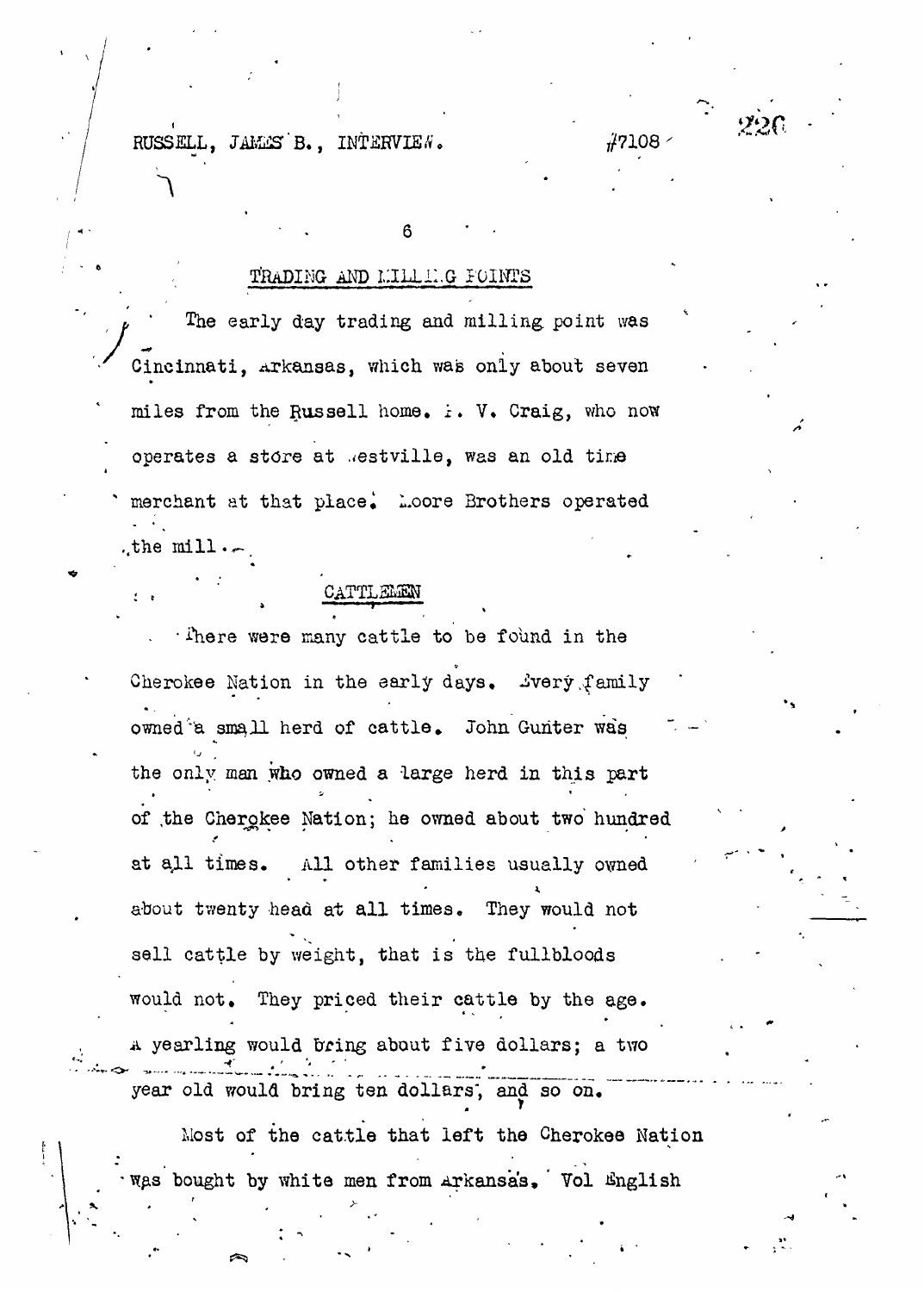RUSSELL', JAMES B., INTERVIEW. / / / / /7108

was the early day trader in this part of the country. Sometimes buyers from Caldwell, / Kansas,, would come to the Cherokee country. These men would/drive the herds that they bought /' through the country  $\mathcal{N}$  the country the Cherokee fullbloods, we could be contributed functions, we can contribute the countries of  $\mathcal{N}$ Wash tee and Soldier Sixkiller were stockmen. These -i/ash i/ash i/ash i/ash i/ash i/ash i/ash i/ash i/ash i/ash i/ash i/ash i/ash i/ash i/ash i/ash i/ash i/ash i<br>These stockments were stockness to the stock mental stock mental stock mental stock mental stock mental stockm two men usually bought all the stock the fullbloods two ities usually boundary boundary boundary  $\mathcal{L}$  the stock the fullbloods the stock the fullbloods of  $\mathcal{L}$ had to sell. They then traded with the white men had to sell,  $\mathbf{e}$  is the white mention that with the white mention  $\mathbf{e}$ from Arkansas or Kansas.

ၯၟၯၟႜၯ

#### BATTLEFIELDS

from Arkansas or Kansas. • ' -

There is only one battlefield in the northern part of the old Goingsnake District and that was the battlefield of Ballard Creek. This battle was fought about 1362 on a spot in the small bottom just west of the present bridge on the Kansas City Southern. -There were several men killed in this battle. The Union forces drove a small detachment of Confederates out of the District. Bill and Lock Morton, Cherokees, took active'parts in this battle. They were stationed at Fort Wayne at that time. Captain Anderscn was the Union leader. Lock Morton told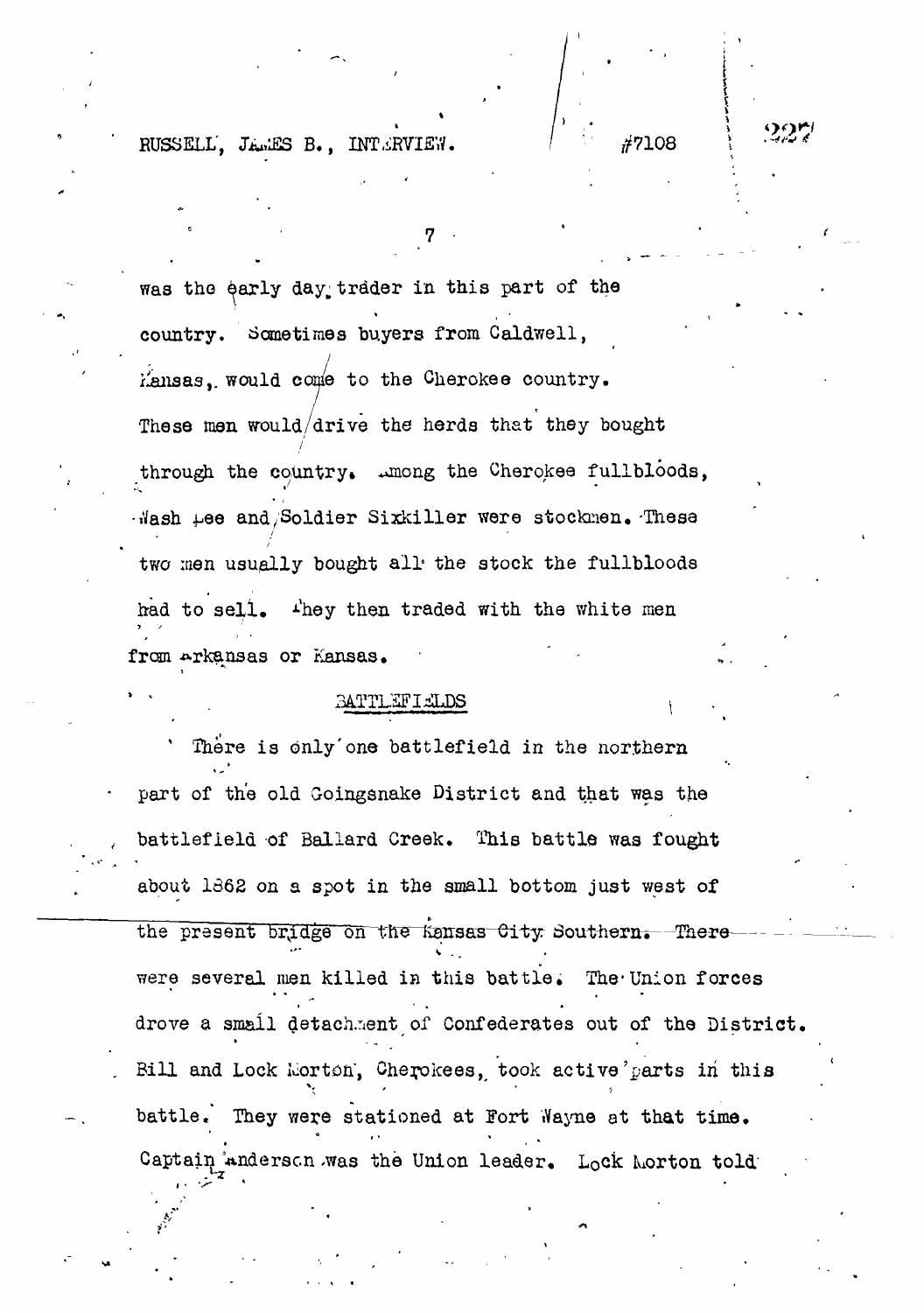$RUSSELL$ , JAMES B., INTERVIEW1  $#7108$ .

 $\cdot$ 

Russell, that in this battle he killed the horse that the Confederate general was riding.

 $Mr.$  Russell does not know anything about the Civil dar in the Cherokee Nation. He only knows what has been told to him by some of the old dherokees .\*-.•

Lock Morton told  $\lambda x$ . Russell that before the war started in the Cherokee Nation, there were several meetings called among the fullbloods in , regard to which side they should favor.

It seems that the Cherokees were divided at / that time. Most of the fullbloods favored the Union. Whorton claims that this division of the-Gherokees was caused by an'old grudge that they' had among themselves. This grudge or hate started back in the old country. Those Cherokees and their descendants who were in favor of the removal favored the South. That faction'of the, Cherokees who did not sign the treaty favored the North or the Union-,

228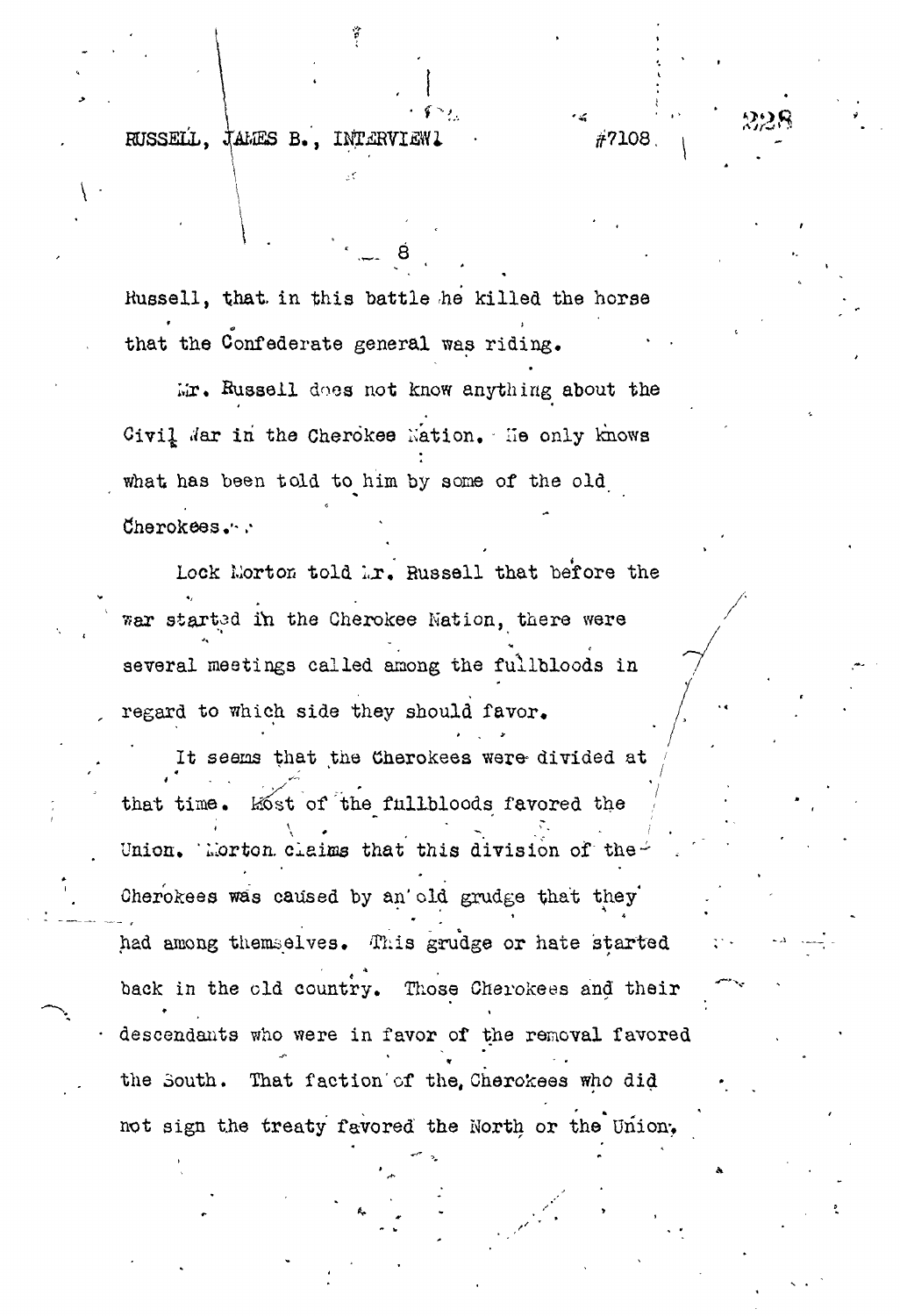$\langle$  RUSSELL, JAMES B., INTERVIE..  $\|\cdot\|$  /7108

**f**

This was the John Ross faction. Lorton told Russell that Soldier Sixkiller made speeches in favor of the Unions

9

Morton also said, that this war caused a division in politics among the fullbloods. Those who favored the Horth are now all Republicans. Those who favored the South are now Democrats. Among the Cherokees after the war there were two parties: The present Republican party was called the Hational, the other was colled the Downing **? '** Party,

Lock Morton and Bill Morton told Hussell that. there were about three battles fuught in what is now Adair County; the Battle of Bailard; another battle, that was fou ht in what is now called Spad *-.* ountain, about ten miles west of Stilwell; and. " 'the third was fought about three miles southeast.' of Stilwell.

 $\overline{\phantom{a}}$ There was no Commission to the five Tribes at that time, that. Russell knows anything about.  $\frac{1}{2}$ by rything was owned by the Cherokee Nation in common.

**" - I**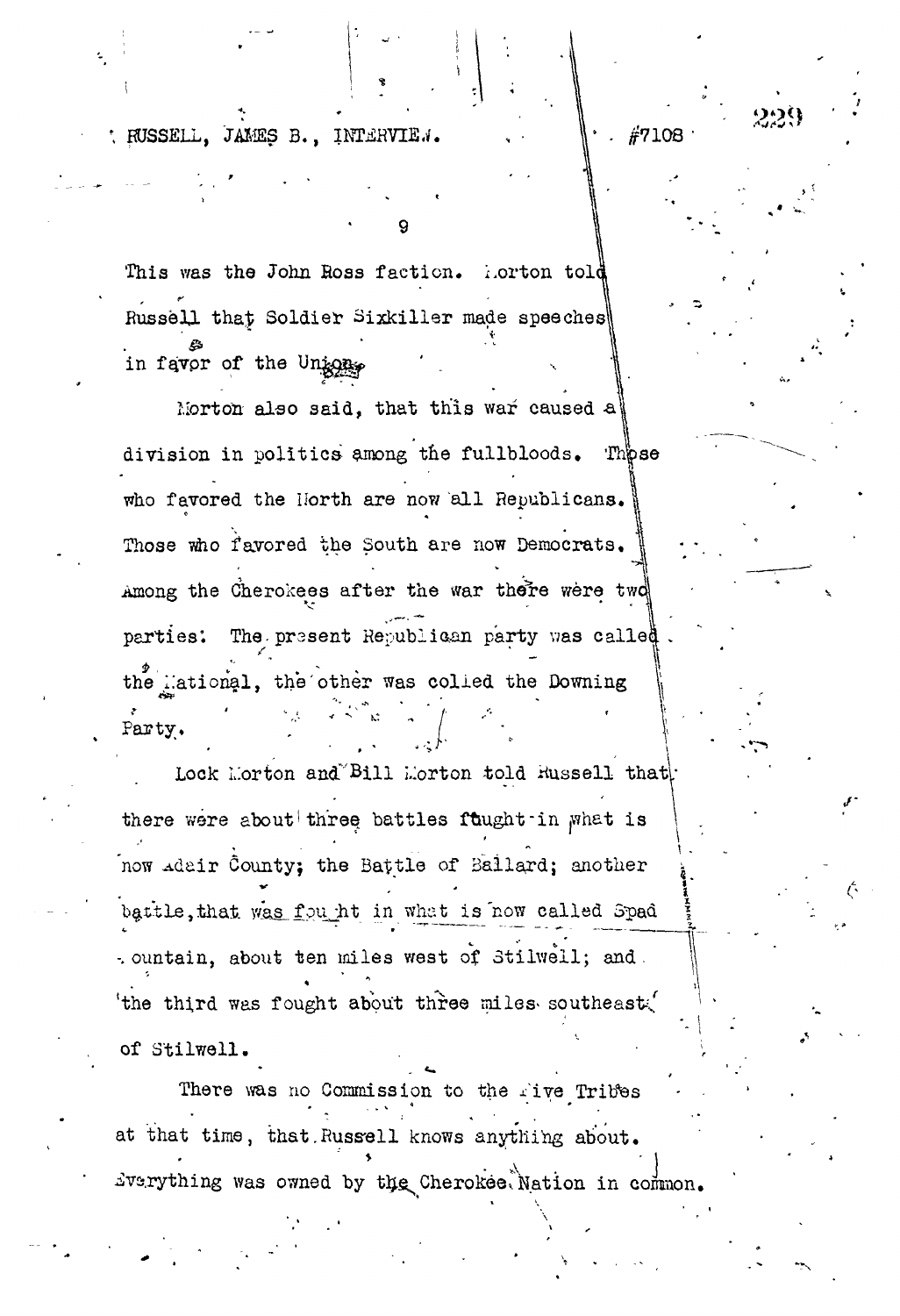#### $230\,$ #7108

#### 10,

#### Cow Towns

There were no cow towns in this part of the Cherokee Nation. ..ost of the cattle were raised in the northern districts. In this part of the Cherokee Mation ware the grass regions. Russell's brother has worked for a few men around Vinita, which was an early day cow town. Colagah and Talala were also noted as . cow towns.

#### United States' marshals

Mr. Russell was not acquainted with many United States warshals early time. & we was personally acquaint-. ed with one, Tom Johnson of Silcam Springs, Arkansas. among the Cherokees who received appointments as United  $\hat{\cdot}$ . states Marshal was Zeke Proctor. This man later became bad in the Cherokee lation. The same men that he used to work with had to hunt him. These mershals were not stationed in the Indian Territory. They only came to the Cherokee Country when they had a warrant for some Cherokee for whiskey. It was a violation of law to. bring any whiskey into the "herokee Nation. Most of the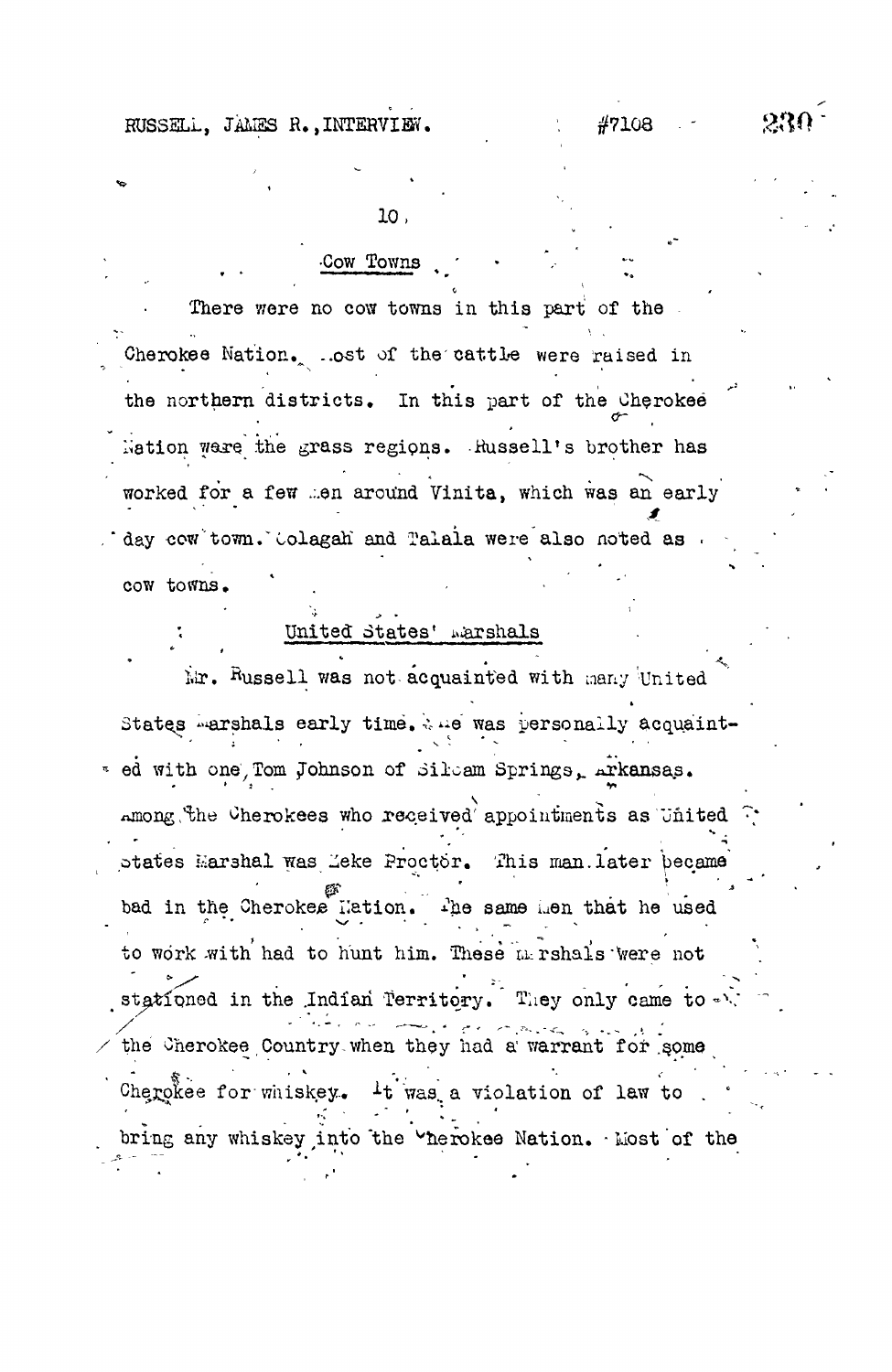HUSSEll, JAMES R.,INTERVIEWi

231

,7108

whiskey that was found in the Nation was brought. from Arkansas. Moonshine whiskey was not known then. .hen the Prohibition Law was passed in the boundary states that was the time when the Cherokees began to see moonshine whiskey.

11

#### Outlaws

 $\boldsymbol{\mathscr{G}}$  . There we.e not very many outlaws in this part of the Cherokee Mation. The only outlaws who gave us trouble were two Indians named Jack Blythe and Phompson. Ahese nen Tived at Vinita. Elythe was killed and i'hom son was arrested and sentenwed to Fort Leavenworth for several years.

#### Roads and Trails

The main means of travel at that time were by agon and on horseback. There mere no highways as there are now. The main road in the  $O$ her. kee lation, and is this part of it, was the fahlequah Road. "The Tahlequah Road started at old Fort wayne on the Illinois Hiver, now the town of n'atts, and followed the river for about sixteen miles to about two miles west of the present town of Chewey. Travellers crossed the <sup>1</sup>llinois hiver at a place called Joe Chewey's Place, which was called the Chewey Ford, and it still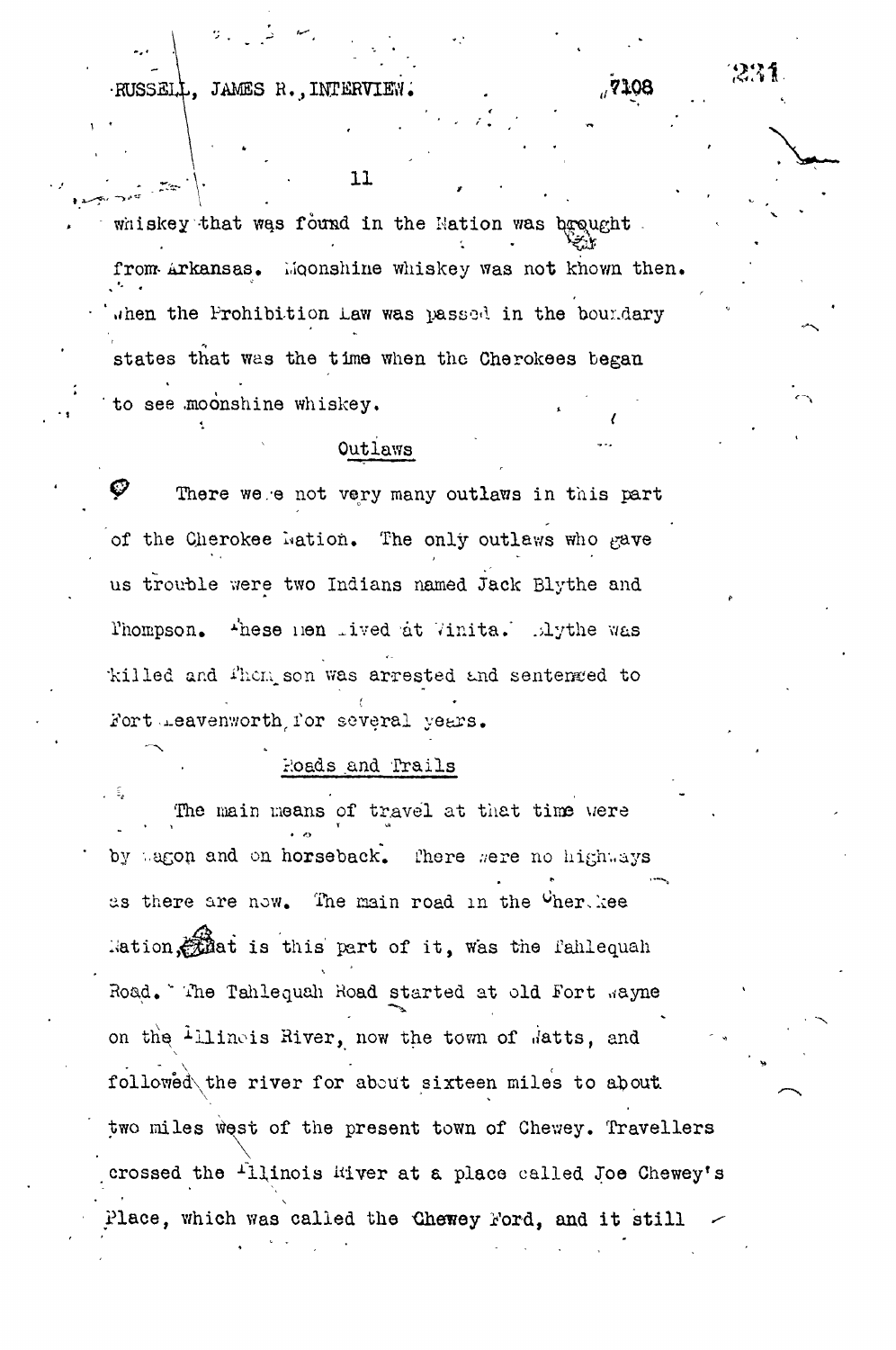RUSSELL, JAMES R., INTERVIEW. 7108

12

goes by that name. From this crossing one went to old Oil Springs where at that time there was a Post Office established, From Oil Springs the road followed the river to the old Boudinot place about five miles east of Tahlequah. The road at this place turned west by the old .walkingstick Spring taking the same route that is now highway 62.

### Ferries

There was only one ferry in the Goingsnake District and that was the old Fisher Ferry on the' illinois near the arkansas Line. Mussell docs net know the name of the operator of this ferry.

#### rairs

**\*** There was only one fair that he attended in  $\mathcal{L}_\mathbf{a}$ the Cherokee Mation that he remembers. This was a the Cherokee Nation that he remembers. This was a., fair held at Vinita. This fair was held about 1880. fair held a.t Vinita. This-fair was held about The exhibits were mostly farm products and stock.

The exhibits were most variable were most variable were most variable with  $\alpha$ 

#### 'Llections

The only qualification of a voter was that heshould be a Cherokee citizen-that is a bona fide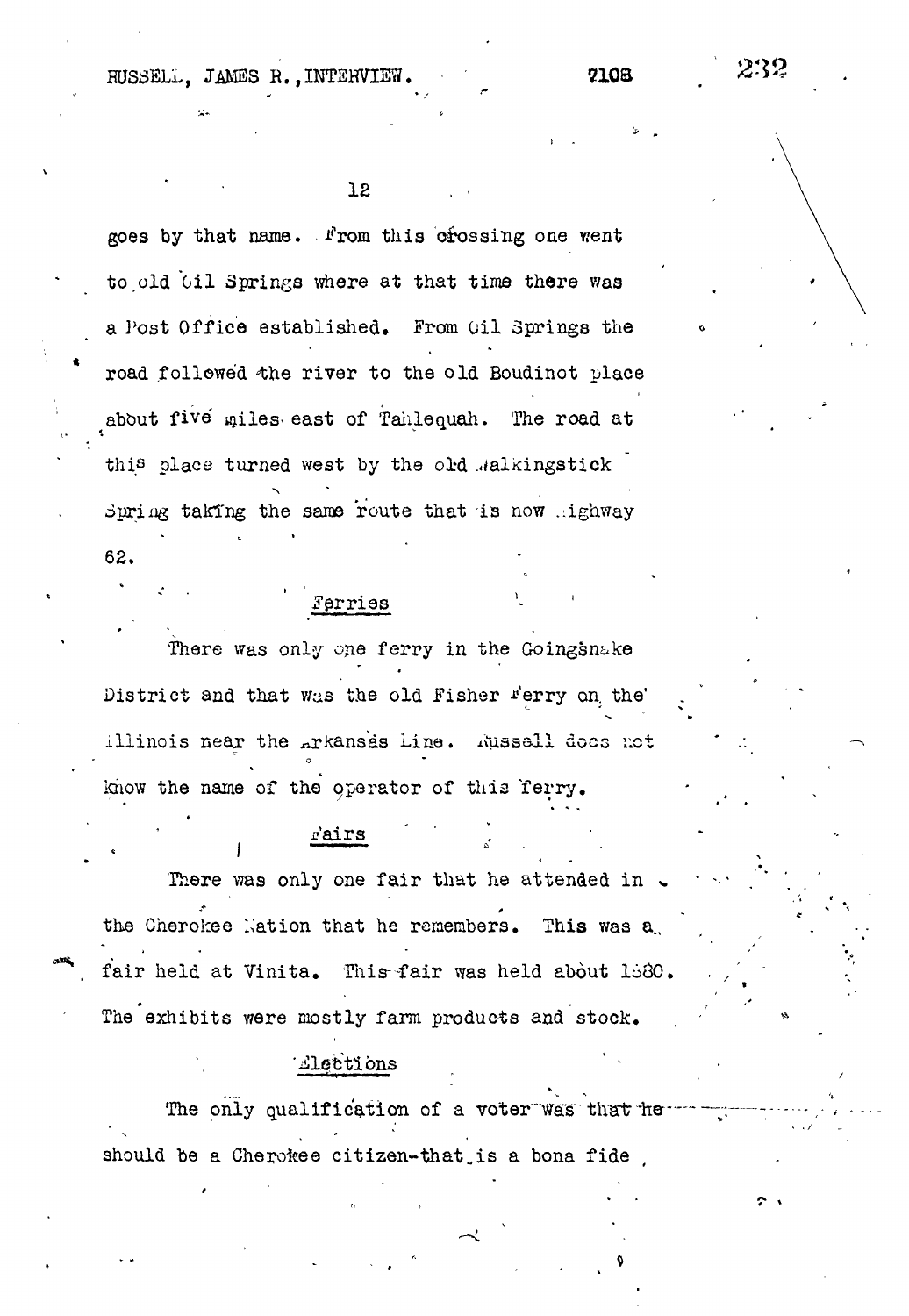RUSSELL. JAMES R., INTERVIEW.

233

13

tizen, eighteen years of age, Mr. Russell voted in the election of 1888. The thinks in this. election Sam Layes and Rabbit Bunch ran for the office of Chief. Russell's folks being old fashioned southern Democrats, he voted for hayes in this election. The people voted by speaking the name of the person voted for. There was not much chance to cheat a man when you told him " that you would support him in any election. The voting precinct was the Goingsnake Court House. Ater they created another voting precinct at a place called Litchell's Flace on the Illinois River about three miles northwest of the present town of satts. This was called the mitchell rrecinct. Leke Proctor lived in this community. He liyed at this place when he was elected sheriff.

There were no railroads in this part of the Cherokee Nation until 1894 when the Lansas City Southern extended its lines south of Siloam. This railroad was held up at this place for about a year. It to k the Cherokee Council about that long to decide whether the road should come.

Railroads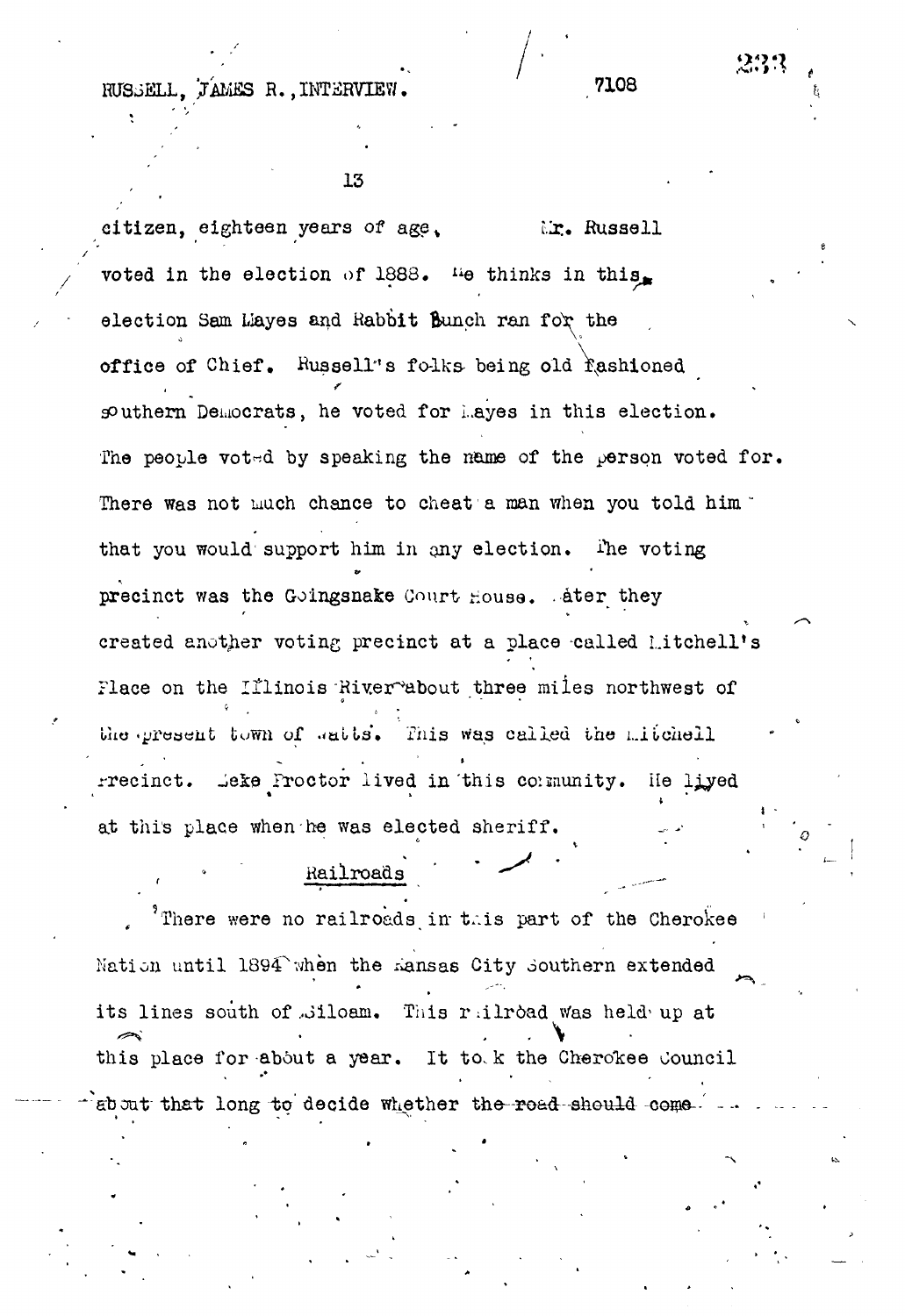through or not. This railroad question was the main issue in the election of 1892. In this election Joanathan ..hitmire was elected councilman and Richard Holfe was elected senator.

The fullbloods were not in favor of this railroad coming through their country. They based their arguments on the treaty of 1866, when they allowed only two railroads to come through their country. The two roads already in operation were the lask. T. and the Frisco. But the Hational Council voted the law without the approval of the fullbloods.

#### Frontier Powns .

After the coming of the railroads, the town of Westville was started. A depot was built at this place, followed by a hotel which is still called the old Bates Hotel. A lumber yard was also erected by £11 Alberty. Eli<sub>o"</sub>hitmire was an early day peace officer at this place.

#### Allotment

The Allotment question was one of the most important issues in any election high was ever held in the Cherokee Nation.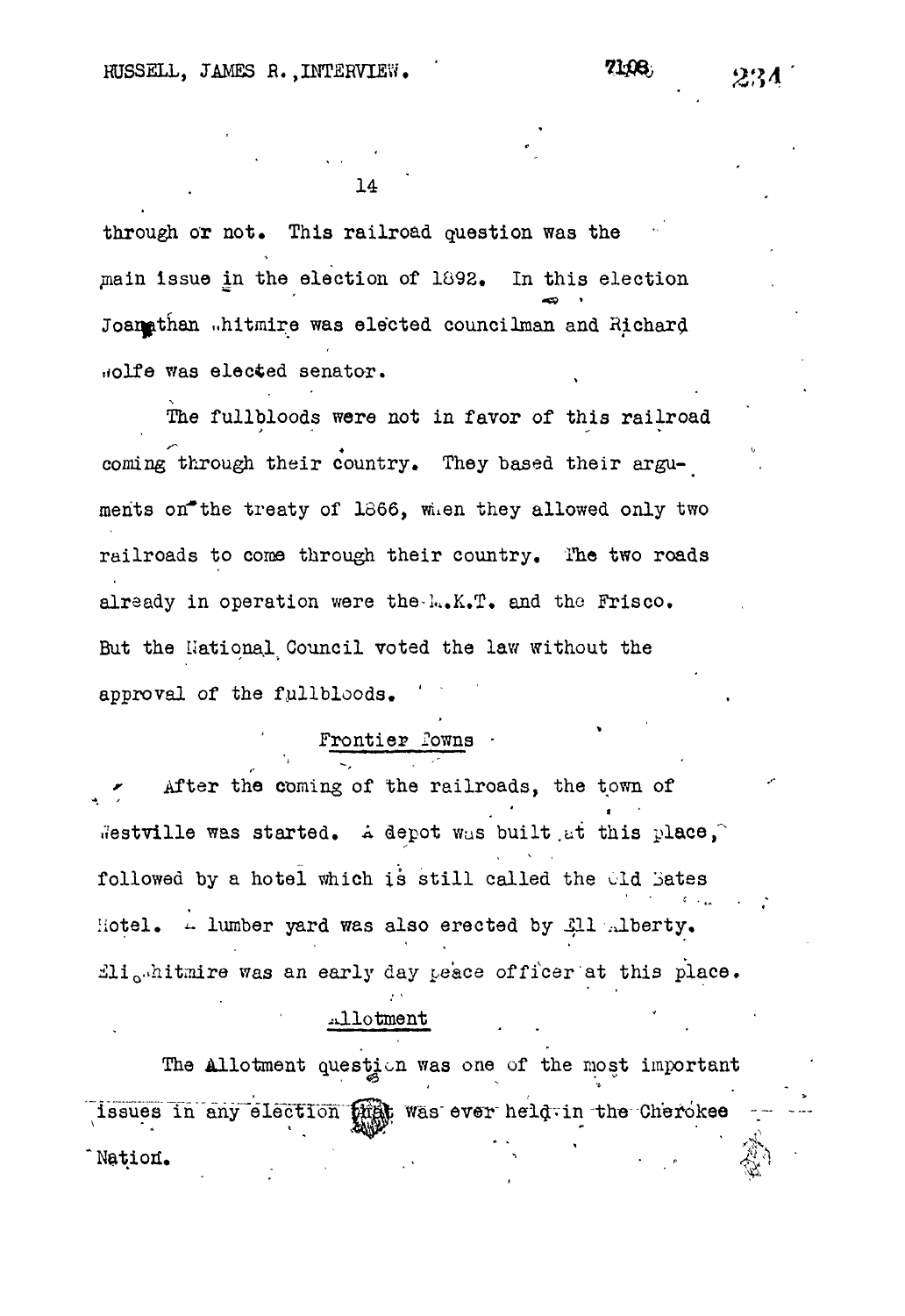HUSSELL, JALES R., INTERVIEW.  $\qquad \qquad / \qquad \qquad$  7108

 $\mathcal{F}^* \rightarrow \mathcal{F}^* \rightarrow \mathcal{F}^*$  . The contract of the contract of the contract of the contract of the contract of the contract of the contract of the contract of the contract of the contract of the contract of the contract

But like all other important issues this law, was passed by the Cherekee Council without the **I'** a; proval of the fullbloods.

\* 15

 $t$  of the fullbloods were not in favor of this law. They wished their country to remain as it was with everything in common. The educated faction wanted their share of the land. Too much of this good land was claimed byi the fullbloods. They would not let anyone use this land. Lany acres of fertile land lay idle. So, in the election bsfors statehood'these mixed-breeds snd the .educated young Cherokees elected a Council that was in favor of this law.

Nolfe Coon an early day statesman and a good friend of President of Theodore Roosevelt's protested this law. He at that time was a Senator from this district and a Chairman of that body. His protest c caused Fresident Roosevelt to issue a proclamation calling another election by a popular vote. By that time the Night Hawks were so aggravated at the actions of their fellow tribesmen that"they would not vote.